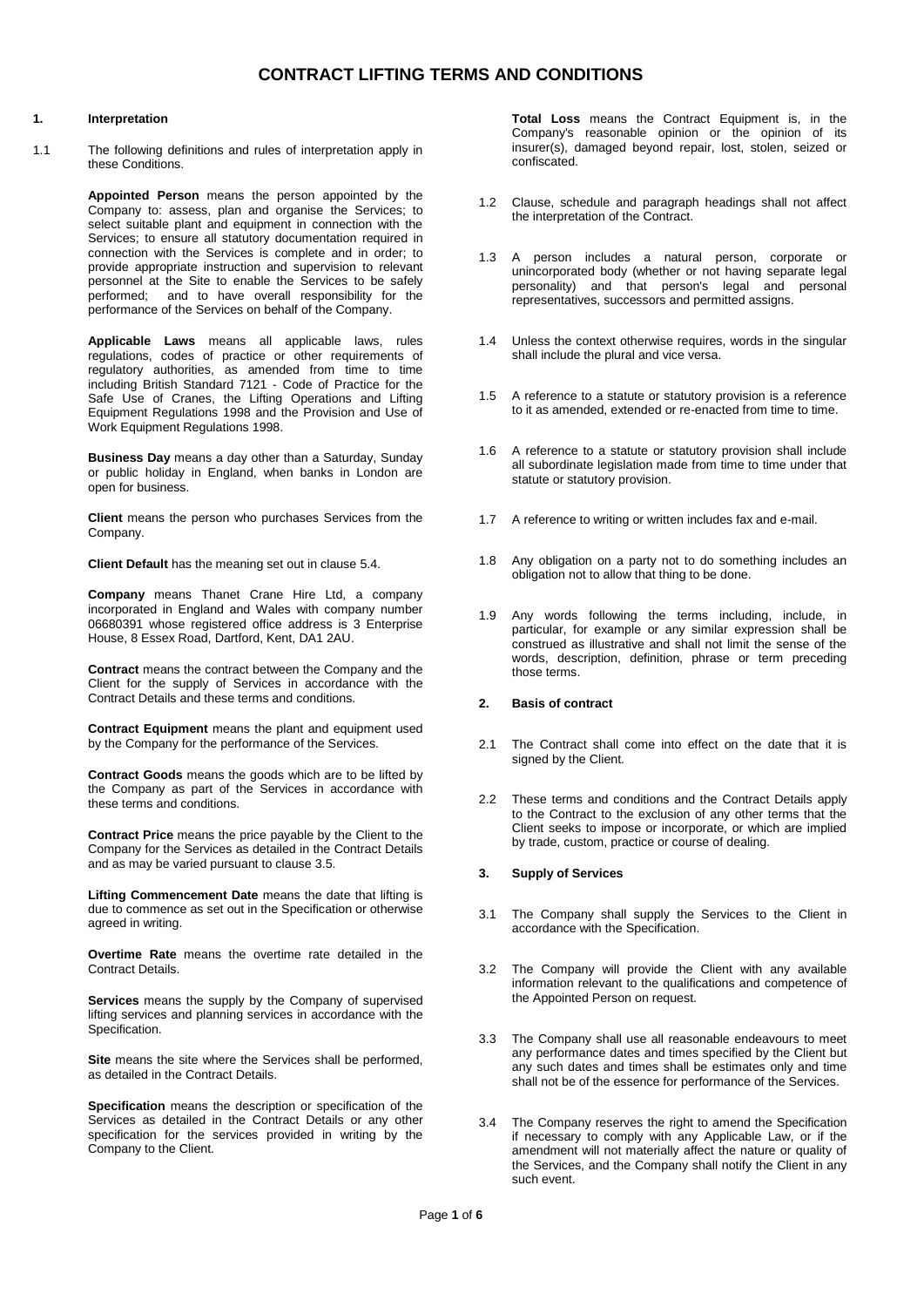- 3.5 The Client may request changes to the Specification at any time. Any changes to the Specification must be agreed by the Company in writing and will be subject to payment of an additional fee (which shall be notified to the Client by the Company in writing) and the Company shall adjust the Contract Price accordingly.
- 3.6 The Company warrants to the Client that the Services will be provided using reasonable care and skill and in accordance with Applicable Laws.

#### **4. Carriage of Contract Goods**

- 4.1 The Company is not a common carrier and unless otherwise agreed in writing the Company shall not be responsible for transporting the Contract Goods from the Site following the completion of the Services.
- 4.2 If the Company arranges for the Contract Goods to be transported from the Site on the Client's behalf, the Company's total liability for any loss incurred as a result of any such transportation shall be limited to the amount that the Company is able to recover from the person or organisation that transports the Contract Goods on the Client's behalf.

#### **5. Client's warranties and obligations**

- 5.1 The Client warrants that it is:
- 5.1.1 the owner of the Contract Goods; or
- 5.1.2 that it is authorised to accept these terms and conditions on the owner's behalf.
- 5.2 The Client shall:
- 5.2.1 ensure that any information it provides in connection with the Specification is complete and accurate;
- 5.2.2 co-operate with the Company in all matters relating to the Services;
- 5.2.3 ensure that its employees, agents and representatives and any other persons present at the Site comply with any instructions given by the Company in connection with the performance of the Services;
- 5.2.4 ensure that the Site is clear and has adequate approaches suitable for the necessary movement of the Contract Equipment;
- 5.2.5 ensure that the Contract Equipment can travel from the public highway across to the Site safely;
- 5.2.6 erect barricades, tapes and/or cones at the Site at the Company's request;
- 5.2.7 notify the Company of any matters relevant to the performance of the Services including the location of anything on or near the Site, above or below ground, which is likely to be damaged by, or cause damage to, the Contract

Equipment or which is likely to affect the health and safety of any person present at the Site;

- 5.2.8 provide the Company, its employees, agents, consultants and subcontractors, with access to and use of the Site for the purpose of performing the Services;
- 5.2.9 ensure that the ground or other surface at the Site will be firm, level and in good condition and will provide proper support for the weight of the Contract Equipment (as advised by the Company) either whilst travelling to the Site or whilst on outriggers plus the weight of the Contract Goods. The Company shall supply the outrigger loadings prior to arriving at the Site;
- 5.2.10 provide the Company with such information as the Company may reasonably require in order to supply the Services, and ensure that such information is complete and accurate in all material respects;
- 5.2.11 be responsible for all recovery costs and any damage to the Contract Equipment arising from circumstances where the Contract Equipment gets stuck;
- 5.2.12 be responsible for checking the wind speed to ensure that it is safe to operate the Contract Equipment. In the event that it is not safe and the Client wishes to terminate the Contract, the terms of clause 10 shall apply.
- 5.2.13 unless it is otherwise agreed in writing that the Company will do so, obtain and maintain all necessary licences, permissions and consents which may be required for the Services before the date on which the Services are to start; and
- 5.2.14 ensure that the Site and the Client's employees, representatives, agents and subcontractors present at the Site comply with the Applicable Laws.
	- 5.3 Should the Client fail to comply with any of its obligations under clause 5.2 above, the Company may revise the Contract Price to reflect any increase in its costs of providing the Services. If the revised Contract Price is not acceptable to the Client, the Company may terminate the Contract with immediate effect by written notice and in the event of such termination the provisions of clause 11 shall apply.
	- 5.4 If the Company's performance of any of its obligations under the Contract is prevented or delayed by any act or omission by the Client or failure by the Client to perform any relevant obligation (**Client Default**):
	- 5.4.1 without limiting or affecting any other right or remedy available to it, the Company shall have the right to suspend performance of the Services until the Client remedies the Client Default, and to rely on the Client Default to relieve it from the performance of any of its obligations in each case to the extent the Client Default prevents or delays the Company's performance of any of its obligations;
	- 5.4.2 the Company shall not be liable for any costs or losses sustained or incurred by the Client arising directly or indirectly from the Company's failure or delay to perform any of its obligations as set out in this clause 5;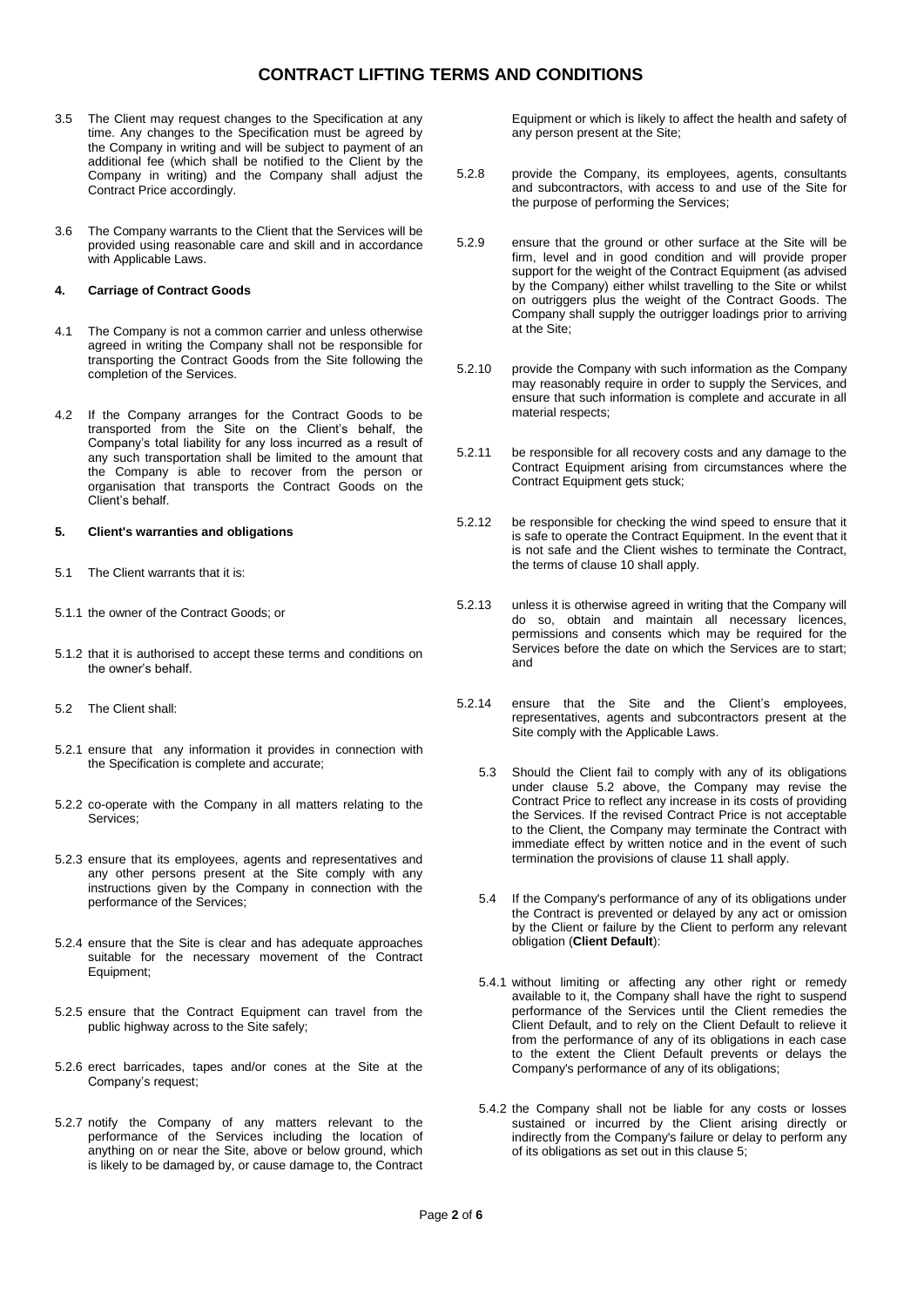- 5.4.3 the Client shall reimburse the Company on written demand for any costs or losses sustained or incurred by the Company arising directly or indirectly from the Client Default; and
- 5.4.4 the Company shall pay the Overtime Rate to the Company for each day (or part thereof) by which the performance of the Services by the Company is delayed.

## **6. Charges and payment**

- 6.1 The Client shall pay to the Company the Contract Price.
- 6.2 In addition to the Contract Price, the Company may charge the Client for the cost of any services provided by third parties and required by the Company for the performance of the Services including any costs payable in connection with road closures and/or bus lane closures.
- 6.3 The Company may invoice the Client at or at any time after commencement of the Services. Any queries relating to an invoice must be notified to the Company, in writing, within 14 days of the date of the invoice.
- 6.4 The Client shall pay each invoice submitted by the Company:
- 6.4.1 by the end of the month following the month the invoice is dated; and
- 6.4.2 in Pounds Sterling, in full and in cleared funds to a bank account nominated in writing by the Company.
- 6.5 The Contract Price is exclusive of VAT and any other applicable taxes and duties or similar charges which shall be payable by the Client at the rate and in the manner from time to time prescribed by law.
- 6.6 If the Client fails to make a payment due to the Company under the Contract by the due date, then, without limiting the Company's remedies under clause 10, the Client shall pay interest on the overdue sum from the due date until payment of the overdue sum, whether before or after judgment. Interest under this clause 6.6will accrue each day at 4% a year above the Bank of England's base rate from time to time, but at 4% a year for any period when that base rate is below 0%.
- 6.7 All amounts due under the Contract shall be paid in full without any set-off, counterclaim, deduction or withholding (other than any deduction or withholding of tax as required by law).

## <span id="page-2-1"></span>**7. Limitation of liability**

- <span id="page-2-0"></span>7.1 Nothing in the Contract shall limit or exclude the Company's liability for:
- 7.1.1 death or personal injury caused by its negligence, or the negligence of its employees, agents or subcontractors;
- 7.1.2 fraud or fraudulent misrepresentation; or
- 7.1.3 any other liability which cannot be limited or excluded by applicable law.
- 7.2 Subject to clause [7.1,](#page-2-0) the Company shall not be liable to the Client, whether in contract, tort (including negligence), for breach of statutory duty, or otherwise, arising under or in connection with the Contract for loss of profits, loss of sales or business, loss of production or activity, loss of agreements or contracts, loss of anticipated savings, loss of or damage to goodwill or any indirect or consequential loss.
- 7.3 The Company shall not be liable for any loss, damage, injury or death caused by:
- 7.3.1 any defect in the Contract Goods including any design defect and any defect relating to the lifting points on the Contract Goods;
- 7.3.2 the Client providing inaccurate or incomplete information to the Company;
- 7.3.3 any instructions given by the Client to the Company in connection with the performance of the Services;
- 7.3.4 any defect in any equipment provided by the Client to the Company in connection with the Company's performance of the Services; or
- 7.3.5 the acts and omissions of any person at the Site other than the Company's employees, representatives and agents except to the extent that such person has followed the Company's instructions.
- 7.4 Subject to clause [7.1,](#page-2-0) the Company's total liability to the Client, whether in contract, tort (including negligence), breach of statutory duty, or otherwise, arising under or in connection with the Contract shall be limited to:
- 7.4.1 for loss or destruction of or damage to the Contract Goods,  $[£25,000]$  in aggregate;
- 7.4.2 for any other loss, damage or injury,  $[£5,000,000]$  in aggregate.
- 7.5 These terms and conditions set forth the full extent of the Company's obligations and liabilities in respect of the performance of the Services. In particular, there are no conditions, warranties or other terms, express or implied, that are binding on the Company except as specifically stated in these terms and conditions. Any condition, warranty or other term concerning the Services which might otherwise be implied into or incorporated within the Contract, whether by statute, common law or otherwise, is expressly excluded.
- 7.6 This claus[e 7](#page-2-1) shall survive termination of the Contract.

## **8. Insurance**

8.1 Unless otherwise agreed in writing, the Company shall maintain sufficient insurance to cover its potential liability under the Contract pursuant to clause 7.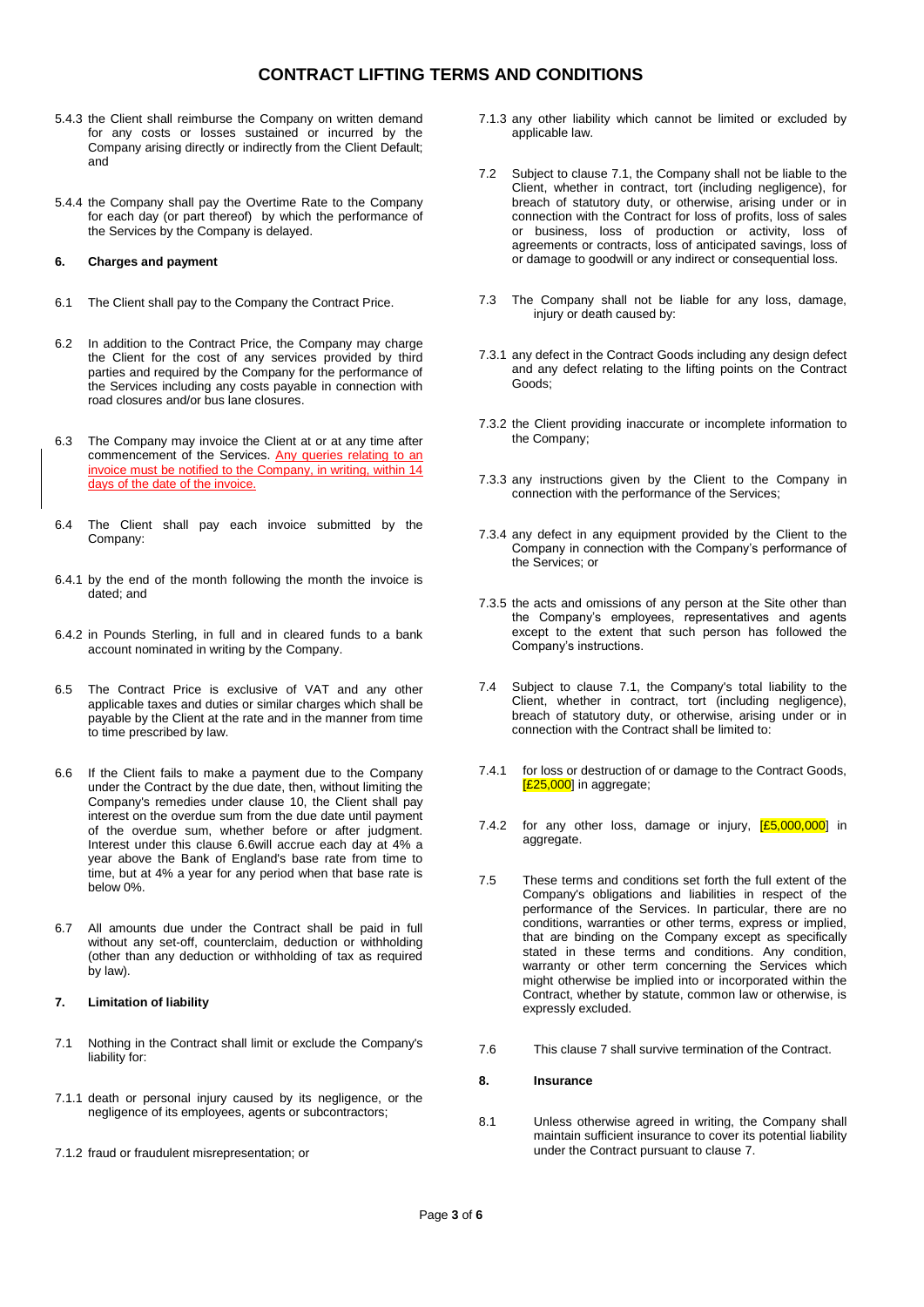### **9. Indemnity**

- 9.1 The Client shall indemnify the Company in full against:
- 9.1.1 any claims against the Company for nuisance or trespass arising under or in connection with the performance of the Services by the Company at the Site;
- 9.1.2 any claims arising from any of the circumstances described under clause 7.3; and
- 9.1.3 without prejudice to clause 7.1, any claims made against the Company by any third party in connection with the performance of the Services at the Site to the extent that the amount of such claim exceeds the limitation on the Company's liability pursuant to clause 7.4.

## **10. Termination**

- 10.1 If the Client terminates the Contract on or at any time after 12pm on the day immediately prior to the Lifting Commencement Date the Client shall pay the Company 100% of the Contract Price, unless otherwise agreed in writing by the Company.
- 10.2 If the Client terminates the Contract at any time before 12pm on the day immediately prior to the Lifting Commencement Date the Hirer shall pay the Company 50% of the Contract Price, unless otherwise agreed in writing by the Company.
- 10.3 Without affecting any other right or remedy available to it, either party may terminate the Contract with immediate effect by giving written notice to the other party if:
- 10.3.1 the other party commits a material breach of any term of the Contract and (if such a breach is remediable) fails to remedy that breach within 7 days of that party being notified in writing to do so;
- 10.3.2 the other party fails to pay any amount due under the Contract on the due date for payment and remains in default not less than 3 days after being notified to make such payment;
- <span id="page-3-0"></span>10.3.3 the other party takes any step or action in connection with its entering administration, provisional liquidation or any composition or arrangement with its creditors (other than in relation to a solvent restructuring), being wound up (whether voluntarily or by order of the court, unless for the purpose of a solvent restructuring), having a receiver appointed to any of its assets or ceasing to carry on business;
- 10.3.4 the other party suspends, or threatens to suspend, or ceases or threatens to cease to carry on all or a substantial part of its business; or
- 10.3.5 the other party's financial position deteriorates to such an extent that in the terminating party's opinion the other party's capability to adequately fulfil its obligations under the Contract has been placed in jeopardy.
- 10.4 Without affecting any other right or remedy available to it, the Company may suspend the supply of Services under the Contract or any other contract between the Client and the Company if the Client fails to pay any amount due under the Contract on the due date for payment, the Client becomes subject to any of the events listed in clause [10.3.3](#page-3-0) to clause 10.3.5, or the Company reasonably believes that the Client is about to become subject to any of them.
- 10.5 If a Total Loss occurs in relation to any of the Contract Equipment the Company shall use reasonable endeavours to provide replacement equipment or if no such replacement is readily available to the Company, the Company may terminate the Contract without liability.

## **11. Consequences of termination**

- 11.1 On termination of the Contract for any reason the Company shall cease performance of the Service and remove the Contract Equipment from the Site and the Client shall immediately pay to the Company all of the Company's outstanding unpaid invoices and interest accrued pursuant to clause 6.8and, in respect of Services supplied but for which no invoice has been submitted, the Company shall submit an invoice, which shall be payable by the Client immediately on receipt.
- 11.2 Upon termination of the Contract by the Company pursuant to clause 10.3.1 or 10.3.2 or any other repudiation, cancellation or termination of the Contract by the Client which is accepted by the Company, without prejudice to any other rights or remedies of the Company, the Client shall pay to the Company on demand a sum equal to the whole of the Contract Price that would (but for the termination) have been payable if the Service had been completed, less the amount of the Contract Price that has been paid up to the date of such demand.
- 11.3 The sum payable pursuant to clause 11.2 shall be agreed compensation for the Company's loss.
- 11.4 Termination of the Contract shall not affect any rights, remedies, obligations or liabilities of the parties that have accrued up to the date of termination, including the right to claim damages in respect of any breach of the Contract which existed at or before the date of termination.
- 11.5 Any provision of the Contract that expressly or by implication is intended to come into or continue in force on or after termination of the Contract shall remain in full force and effect.

## **12. Force Majeure**

The Company shall not be in breach of the Contract nor liable for any financial loss or delay in performing, or failure to perform, any of its obligations under the Contract if such delay or failure result from events, circumstances or causes beyond its reasonable control including road traffic, bad weather and unsuitable ground conditions at or inability to access and move throughout the Site. In such circumstances the time for performance shall be extended by a period equivalent to the period during which performance of the obligation has been delayed or failed to be performed. If the period of delay or non-performance continues for 2 weeks, the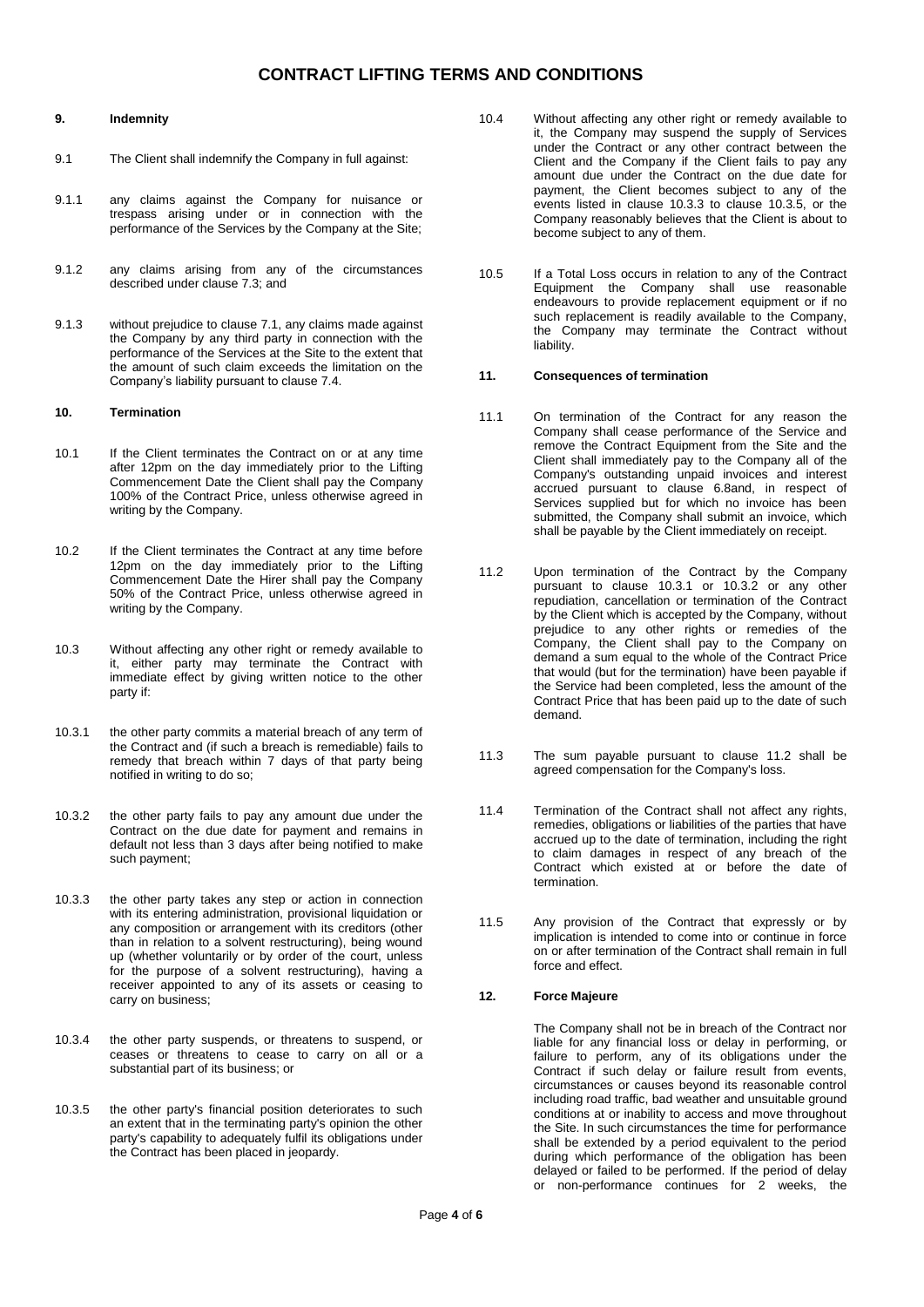Company may terminate the Contract by giving written notice to the Client.

### **13. Assignment and other dealings**

- 13.1 The Company may at any time assign, mortgage, charge, subcontract, delegate, declare a trust over or deal in any other manner with any or all of its rights and obligations under the Contract.
- 13.2 The Client shall not assign, transfer, mortgage, charge, subcontract, declare a trust over or deal in any other manner with any of its rights and obligations under the Contract.

#### **14. Entire agreement**

- 14.1 The Contract constitutes the entire agreement between the parties and supersedes and extinguishes all previous agreements, promises, assurances, warranties, representations and understandings between them, whether written or oral, relating to its subject matter.
- 14.2 Each party acknowledges that in entering into the Contract it does not rely on, and shall have no remedies in respect of any statement, representation, assurance or warranty (whether made innocently or negligently) that is not set out in the Contract.
- 14.3 Each party agrees that it shall have no claim for innocent or negligent misrepresentation or negligent misstatement based on any statement in the Contract.
- 14.4 Nothing in this clause shall limit or exclude any liability for fraud.

### **15. Variation.**

No variation of the Contract shall be effective unless it is in writing and signed by the parties (or their authorised representatives).

#### **16. No partnership or agency**

- 16.1 Nothing in these terms and conditions is intended to, or shall be deemed to, establish any partnership or joint venture between any of the parties, constitute any party the agent of another party, or authorise any party to make or enter into any commitments for or on behalf of any other party.
- 16.2 Each party confirms it is acting on its own behalf and not for the benefit of any other person.

### **17. Third party rights**

Unless it expressly states otherwise, the Contract does not give rise to any rights under the Contracts (Rights of Third Parties) Act 1999 to enforce any term of the Contract.

### **18. Notices**

- 18.1 Any notice given to a party under or in connection with the Contract shall be in writing and shall be:
- 18.2 delivered by hand or by pre-paid first-class post or other next working day delivery service at its registered office (if a company) or its principal place of business (in any other case); or
- 18.3 sent by fax or email to its main fax number or email address.
- 18.4 Any notice shall be deemed to have been received:
- 18.5 if delivered by hand, on signature of a delivery receipt;
- 18.6 if sent by pre-paid first-class post or other next working day delivery service, at 9.00 am on the second Business Day after posting or at the time recorded by the delivery service.
- 18.7 if sent by fax or email, at 9.00 am on the next Business Day after transmission.

### **19. Waiver**

No failure or delay by a party to exercise any right or remedy provided under these terms and conditions or by law shall constitute a waiver of that or any other right or remedy, nor shall it prevent or restrict the further exercise of that or any other right or remedy. No single or partial exercise of such right or remedy shall prevent or restrict the further exercise of that or any other right or remedy.

## **20. Rights and remedies**

Except as expressly provided in these terms and conditions, the rights and remedies provided pursuant to these terms and conditions are in addition to, and not exclusive of, any rights or remedies provided by law.

### **21. Severance**

If any provision or part-provision of the Contract is or becomes invalid, illegal or unenforceable, it shall be deemed modified to the minimum extent necessary to make it valid, legal and enforceable. If such modification is not possible, the relevant provision or part-provision shall be deemed deleted. Any modification to or deletion of a provision or part-provision under this clause shall not affect the validity and enforceability of the rest of the Contract.

## **22. Governing law**

The Contract, and any dispute or claim (including noncontractual disputes or claims) arising out of or in connection with it or its subject matter or formation shall be governed by, and construed in accordance with the law of England and Wales.

#### **23. Jurisdiction.**